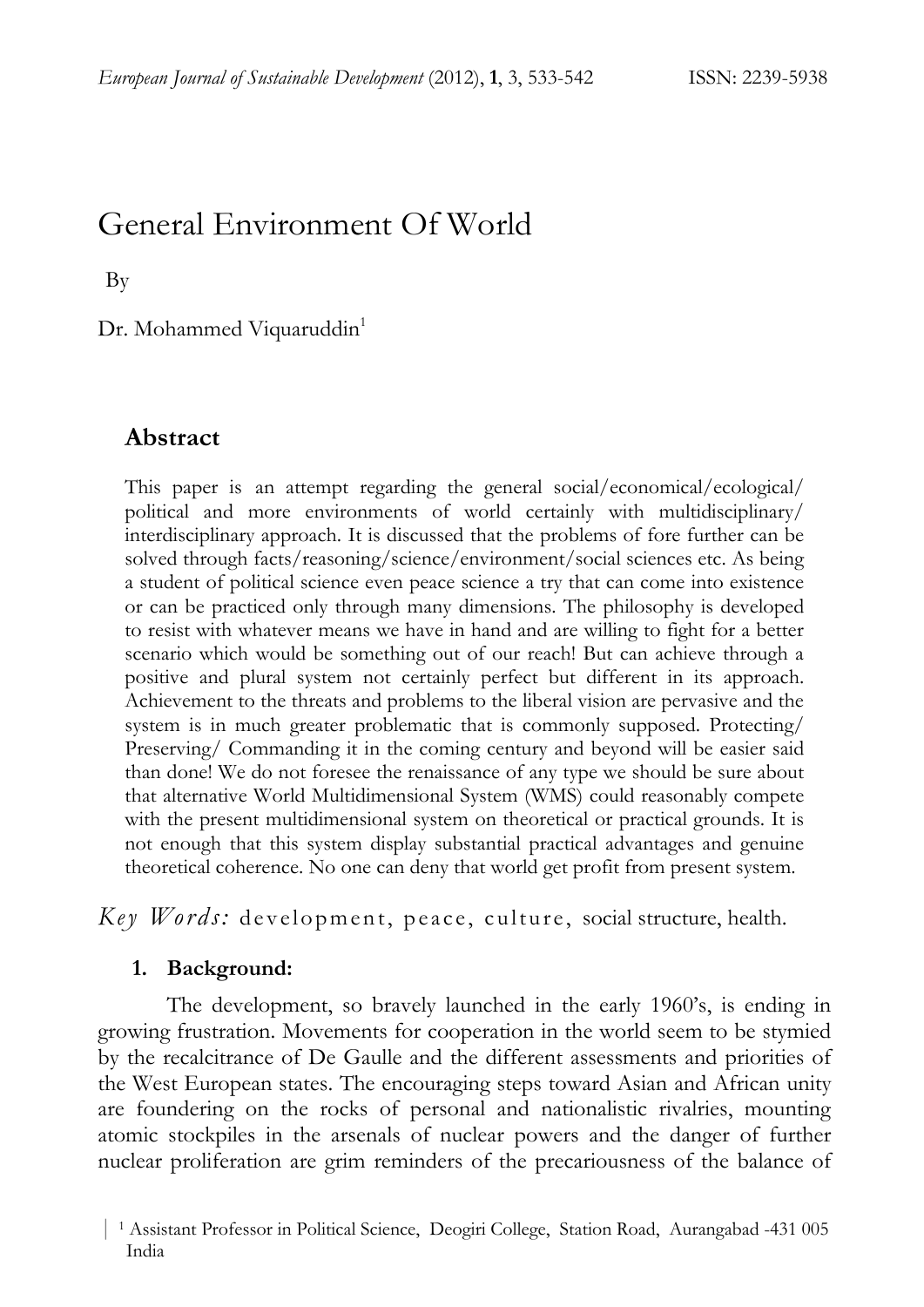terror and deterrence strategies on which the peace of the world seem to depend. Problem of race and color are clearly being accentuated.<sup>1</sup>

At the start of the twenty-first century Political science face worldwide important and common challenges. These are generally captured around the theme of globalization or internationalization leads queries that what will be the future of Political science? What would be the prospect of isms (Democracy, Communism, Monarchy, Dictatorship etc) and International politics that the globe observing? Can one find the answer(s) in the context of the present scenario of the world politics? It is therefore necessary to focus on a relatively less considered issue of social pluralism in Political science. The present political trends are offshoot of past development in political process as well system.

As we enter this Century, one of the most disturbing facts is that the military expenditures around the world are on the increase. And the century we left behind, William Shirer described, "Gone are those pleasant nineteenth century days when a country could remain neutral and at peace just by saying it wanted to".<sup>2</sup> In the mid 1990s, the known military expenditure was US\$800 billion each year, or \$145 per person worldwide, which has significantly increased due to expanding conflicts in various parts of the world. Almost half the world's scientists and engineers are said to be involved in military R&D. imagine if this cadre of experts could be brought to work for peace. Had there been global peace, during the same period, by the year 2002, the accumulated total in saving or what is termed peace dividends, could have been about \$1,600 billion that obviously increases today, which could have been diverted to promote human development on a massive scale never imagined before. The harsh reality is that while the current century has been heralded as a time for peace, today we are in a world thriving in a culture of violence.<sup>3</sup> "On Sep 11... The media fanned the memories of disbelief and horror we felt when those twin towers tumbled down…/ I didn't know until last week that Sep 11 was the anniversary of another world-changing event. It wasn't much noted, maybe because it celebrated peace, and in this new century we honour violence.  $/$  Sep 11 was the 100<sup>th</sup> anniversary of the day Gandhi asked Indians in Johannesburg to end British rule of India. It was to be done without violence (Satyagraha). / "There is no way to peace, peace is the way",  $4$  were his message. How do you make transition from a culture of violence to a culture of peace? Bertrand Russell rightly mentioned "its coexistence or no existence".<sup>2</sup> And the Biblical message "Everyone who hates his brother is s murderer". Similarly, consider his closeness to the Tao, which declares,"Weapons are instruments of fear. They are not a wise mans tools. Peace and justice are dear to his heart, and victory is cause for rejoicing".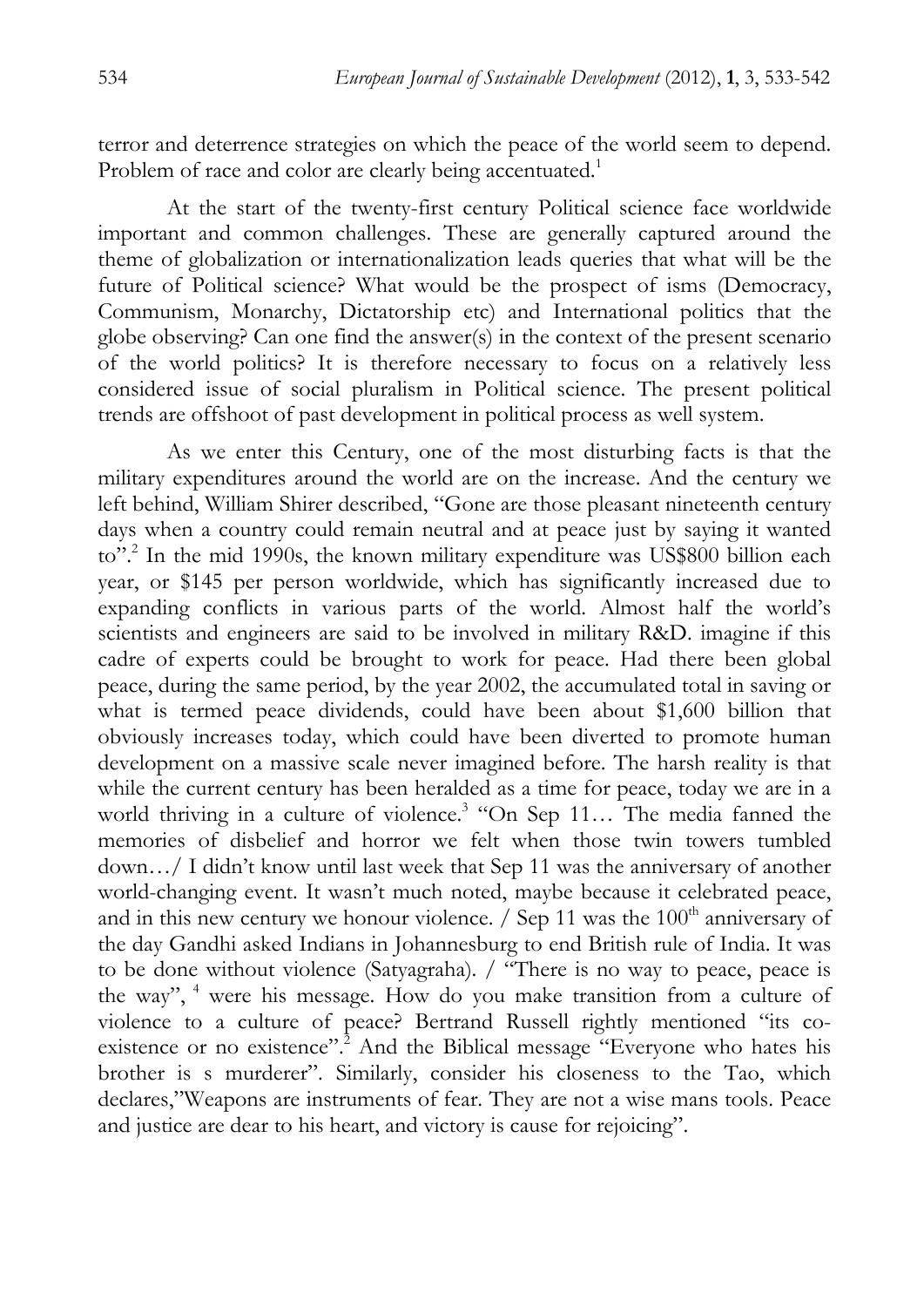#### M. Viquaruddin 535

In many countries Communist and non-Communist, developed – the generation gap seems to be greater than ever, and a vast wave of protest and unrest on the part of students and other young people is challenging the existing political and social leadership and perhaps even the underlying political social canons and institutions or World Political System (WPS). As Walter Lippmann has pointed out, "the word revolution carries with it today a far deeper meaning than it did when many of us were young." Today revolution covers many faces Human Development Report, 2004 said, "embody the fundamental cum democratic values of human civilizations"<sup>5</sup> after Sherin Ebadi, become Winner of Nobel Peace Prize in 2003, it is continue, as Mohammed Yonus and his Grameen Bank become Winner in 2006. To the extent diversity of culture or tradition within distinct civilizations poses a problem of balancing the common and the unique, the preeminent way of resolving the problem and caring for the diversity of tradition. However, with increasing recognition of cultural liberty as a human right Edmund Burk defines, "Radical Reforms are the best form of traditions and legacy of politics in present and past. If there is no any radical reform then the development of societies will restrict and masses will remain unaware of progress."

## **2. Different problems before the world:**

The present atmosphere in globe due to the policies, which executed by the rulers, includes ecology, economy, and social extremism. These (EES), are interrelated and going towards the potential catastrophic ecological breakdown through the standard economic models. As nature is the greatest obstacle of all to the future of the free-market system and cannot be treated as an adversary. There is a need of protection. Whether or not professional economists are truly blind to ecological problems they behave as if the less said about it the better. Perhaps they fear that revealing or analyzing this major contradiction of our economic system would be detrimental to its preservation while undermining the scientific pretensions of their discipline and the standing of their own profession. Whatever the limitations and mass denial of mainstream economics, it has become clear since the path-breaking work of Nicholas Georgescu-Roegen $^6$  In the early 1970s (subsequently popularized by Professor Herman Daly and others) that economies must ultimately be analyzed in terms of actual or potential energy flows and entropy, or used up, non-available energy. In other words, the economy, like other physical systems (including the human body) must be understood within the framework of the Second Law of Thermodynamics.<sup>7</sup>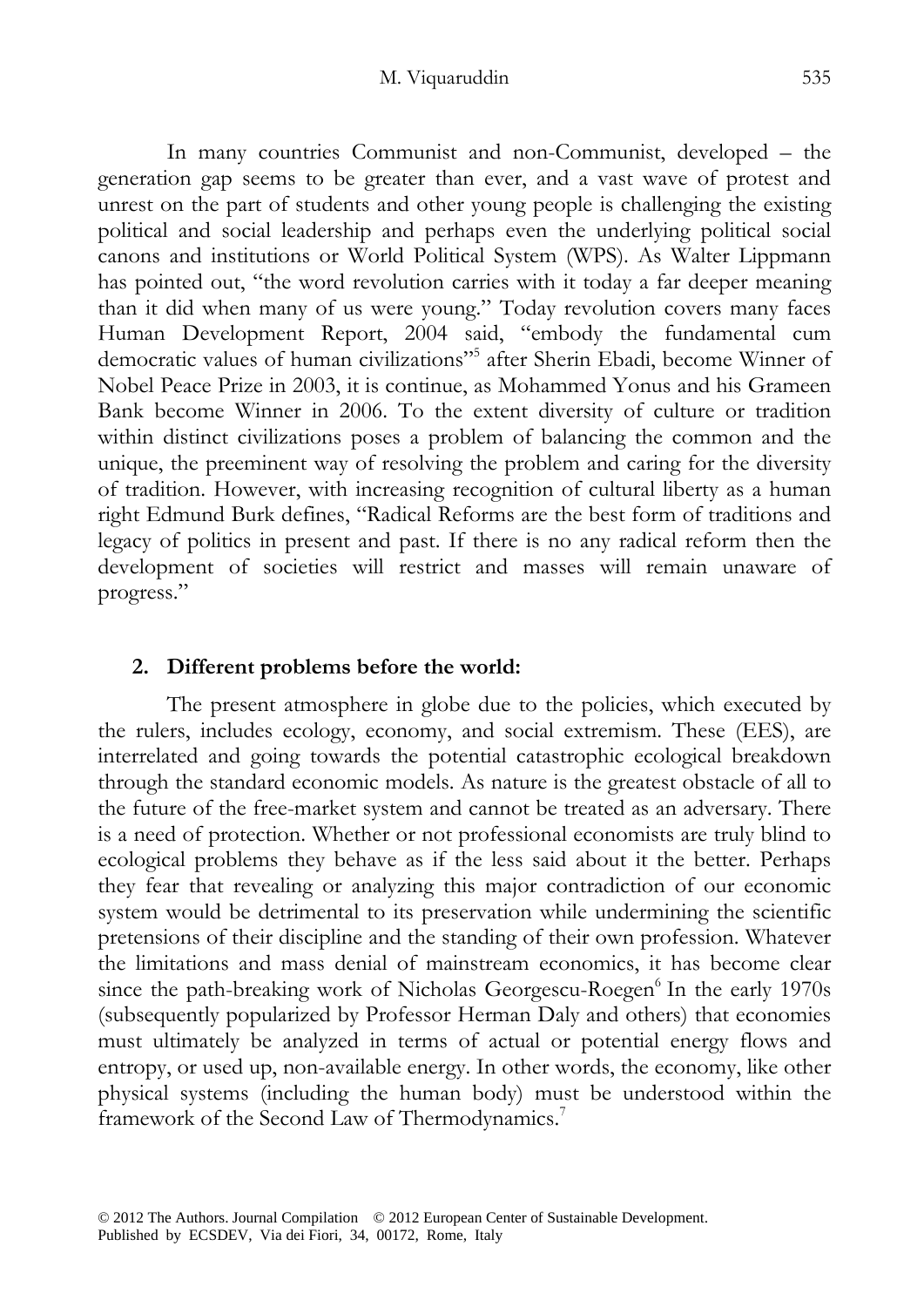This law applies for the simple reason that our economic system is a subsystem of the natural world and does not encompass that world. To consider the economy as the encompassing system and nature as a mere sub-system and then to examine economic phenomena using a mechanistic epistemology (Georgescu-Roegen's term) is a purely artificial construct. The economic process is not an isolated, self-sustaining process. This process cannot go on without a continuous exchange, which alters the environment in a cumulative way, and without being, in its turn, influenced by these alterations.

Recognising this basic truth would involve recasting much of the academic cannon as presently handed down from one generation to the next, a task which occasions limited theoretical and practical enthusiasm. Scholars duty, however, is not to shield any profession but to describe the world as it is. To deny the enormous pressures placed upon nature by capitalist economies (and even more by formerly socialist ones) is something non-believable. Standard economic calculations treat the consumption of both renewable and non-renewable resources (natural capital) as income and as contribution to growth. Growth, in turn, is considered synonymous with economic well-being. Another thing, which must be taken into consideration, is free market whose future also depends on who receives the benefits of growth. That's why George Bernard Shaw said, "A government which robs Peter to pay Paul can always depends on the support of Paul".<sup>8</sup> If the rewards are aimed at the bottom half of the population; these relatively poor will use their money overwhelmingly for consumption and will keep demand buoyant. If the rewards go to the top of the social scale instead, the recipient will place ever-greater sums in financial markets rather than in goods and services. As a result, demand will fall, bringing with it the problems of rising inventories, over production and stagnation. The nature of income distribution is therefore crucial to the longer-term well being of the system.

Sharp social divisions and class struggle, as Marxists perhaps still call it, constitute a genuine menace. Beyond a certain threshold, disparities are problematic for the system and must be carefully monitored. The fact that great differences in wealth and living conditions can provoke rage, disruptive behaviour and violence is hardly news but the late twentieth century has added a new wrinkle to his age-old truth, the tendency of the information-rich to provoke the rage and violence of the information-poor. The information-poor are a globe-spanning category and may or may not be the same as the materially poor. Woodrow Wilson observed that high society is for those who have stopped working and no longer have anything important to do. Some rich societies like the United States, in spite of sharp class frictions, though the existence of thousands of selfcontained, walled and gated private communities reveals a profound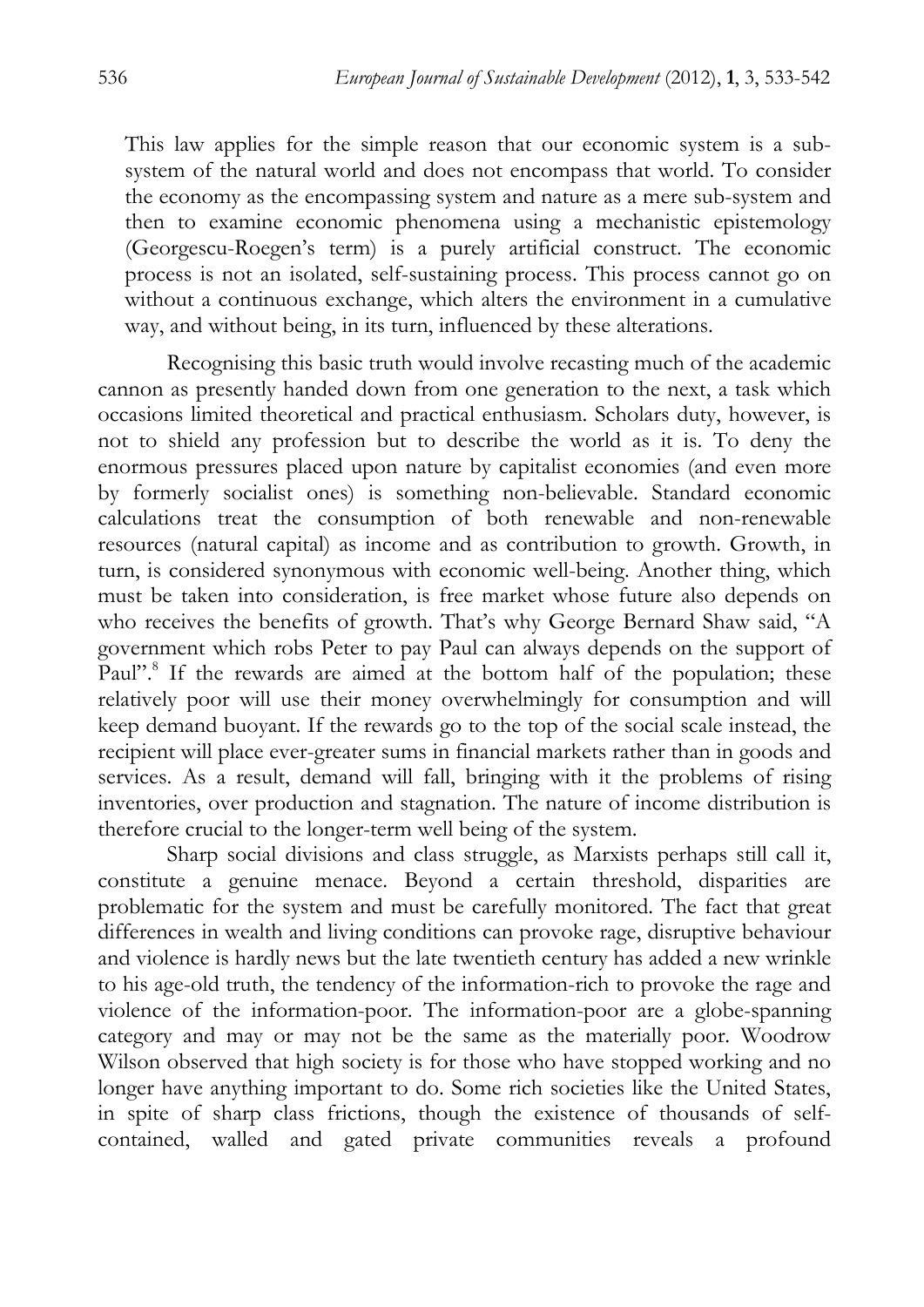apprehension. It is not clear how much longer this relative tranquility may continue, particularly when the middle classes can no longer count on social benefits once supplied without direct financial outlay, such as satisfactory public schools and safe neighborhoods.

In the European Union, although social extremes are less glaring, chronic unemployment, and stagnation of wages in the lower brackets and the prevalence of temporary jobs or sharp increases in the number of working poor cause resentment. The condition in rest of the globe is worse than the priors. Meanwhile, the western politicians invoke family values in the mistaken belief that these values may somehow serve to hold together societies undergoing increasing stress. Sir Ernest Benn quoted; "Politics is the art of looking for trouble, finding it whether it exists or not, diagnosing it incorrectly, and applying the wrong remedy."<sup>9</sup> They do not explain how masses of people can adapt instantly to unemployment, inferior or precarious working conditions, geographical dislocation and longer hours while simultaneously devoting the requisite time and attention to their families. In most North American or European families, both parents now work in order to make ends meet. Thus the contribution of the family to social stability is also weakening. South – eastern England and some neighbourhoods of London are booming whereas much of the North is wasteland and other areas of the capital are in decay. The United States' rust belt stands in sharp contrast to more dynamic areas of the South and West. At the global scale, Tiger or Dragon Asia was typically regarded as a positive area. Africa qualifies as the quintessential loser.

The current existing systems of the world need itself a gross control. Eminent scientist explains that large interactive systems perpetually organize themselves to a critical state in which a minor event starts a chain reaction that can lead to a catastrophe. Self-organized criticality applies to both the natural and the economic spheres because the global system is a prototypical large interactive system. The timing of such a minor but critical, precipitating event is unpredictable; we have nonetheless entered the realm of the sooner or later.<sup>10</sup> We may place the critical state in the even broader context of what philosopher Paul Virilio has called the global accident. As he explains, the world, whatever its nature, embodies its own specific, inherent, virtual accident.

Thus the invention of the airplane implies the simultaneous invention of the crash; nuclear power means meltdown; the computer carries with it the possibilities of catastrophic information loss and fraud; stock markets and other fora of exchange or speculation eventually leads to bursting financial problems, and so on. Capitalism, to use its scientific name, is not the natural state of mankind. Rather, it is a product of cumulative human ingenuity, a social construct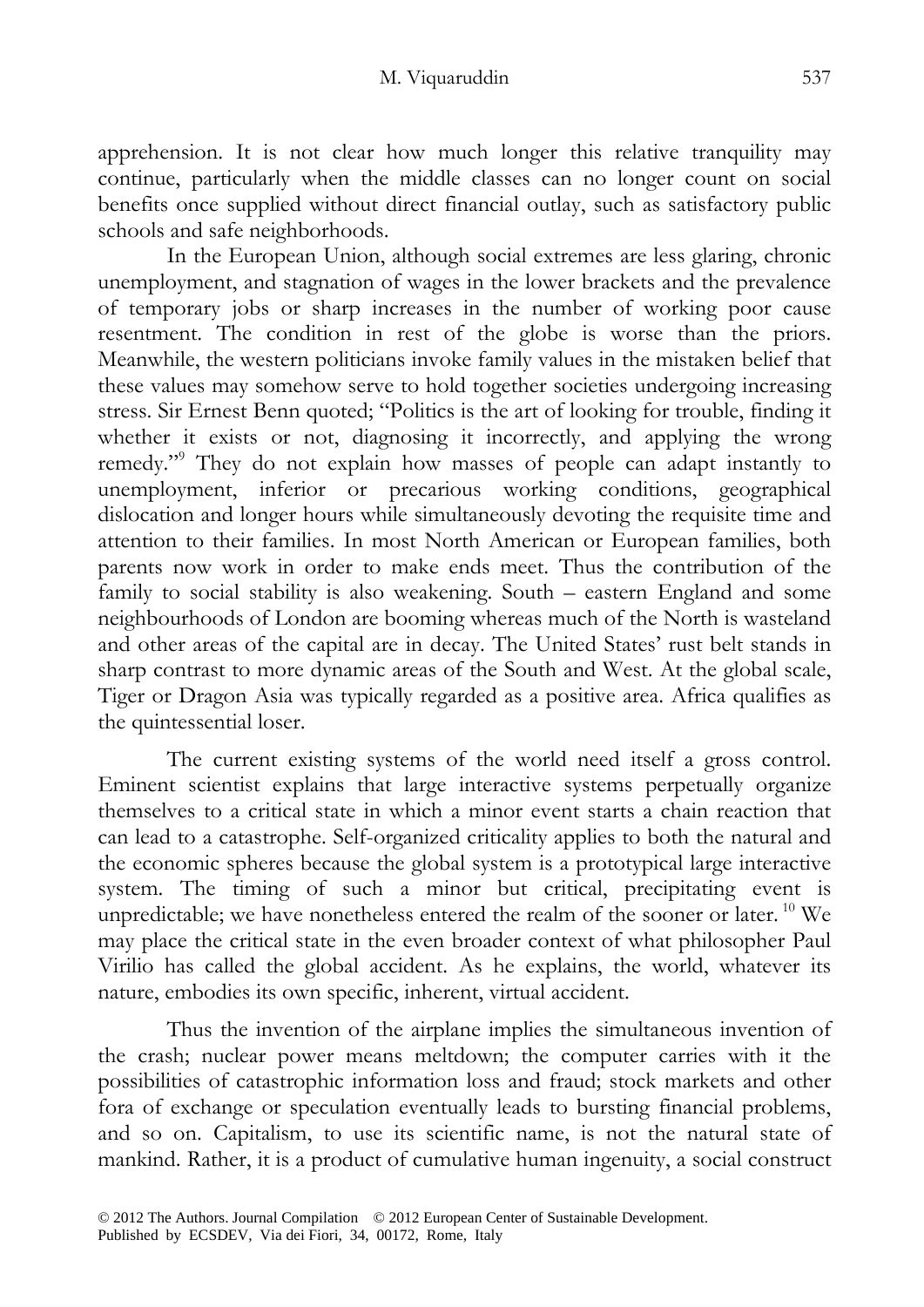and as such, perhaps the most brilliant collective invention in all history. The topic Political Science and Beyond is like a fresh breath in the polluted atmosphere the topic is confronted with a crucial question; does the very success of this global invention imply that somewhere in the future lurks the global accident, the one from which the system of the world politics might not recover? We cannot answer this question, but points us to others to which it is our mandate to reply:

- Is the global system now protected?
- Are our present institutions sufficient to the task?
- Are our scholars and wisdom's ready to think beyond correctly?
- Are present political theories having capabilities for future challenges?
- Whether our global institutions developed beyond campus and across national borders?

We reply in the negative. The means so far devised for overseeing, safeguarding and perpetuating the system and the globalises policies are grossly inadequate. A brief inventory of existing global institutions shows that most of them are not so worthy for escaping the problems on the horizon. They should have productive for sense of security and adequate in their performances. If they fail that means, we live in a tragically under-managed world. To avoid the consequences we are facing, need of a healthy discussion of the concept known as Peace Science.

# **3. Need of Peace Science:**

**Initiatives:** - We are present halfway through the decade for the promotion of culture of peace approved by the UN General Assembly in 1999. The last five decades have witnessed several significant advocacies for education for peace. UNESCO's recommendations on education for international understanding, peace, human rights and fundamental freedoms (1974) and UNESCO's 1994 action plan for education for peace, human rights and democracy, endorsed by 144 countries, are two of the prominent landmarks. UNESCO launched ASPnet in 1953 to promote international understanding and peace. Up to present the process had long achievements, but simultaneously the WPS showed different behaviour to overcome from the consequences we are facing, need of a healthy discussion of concept known as Peace Science.

In the formation of peace science, countries' experiences depends not only on politics but also on their economics, institutions, and policy responses, that is on governments' ability to gain agreement for through discourse,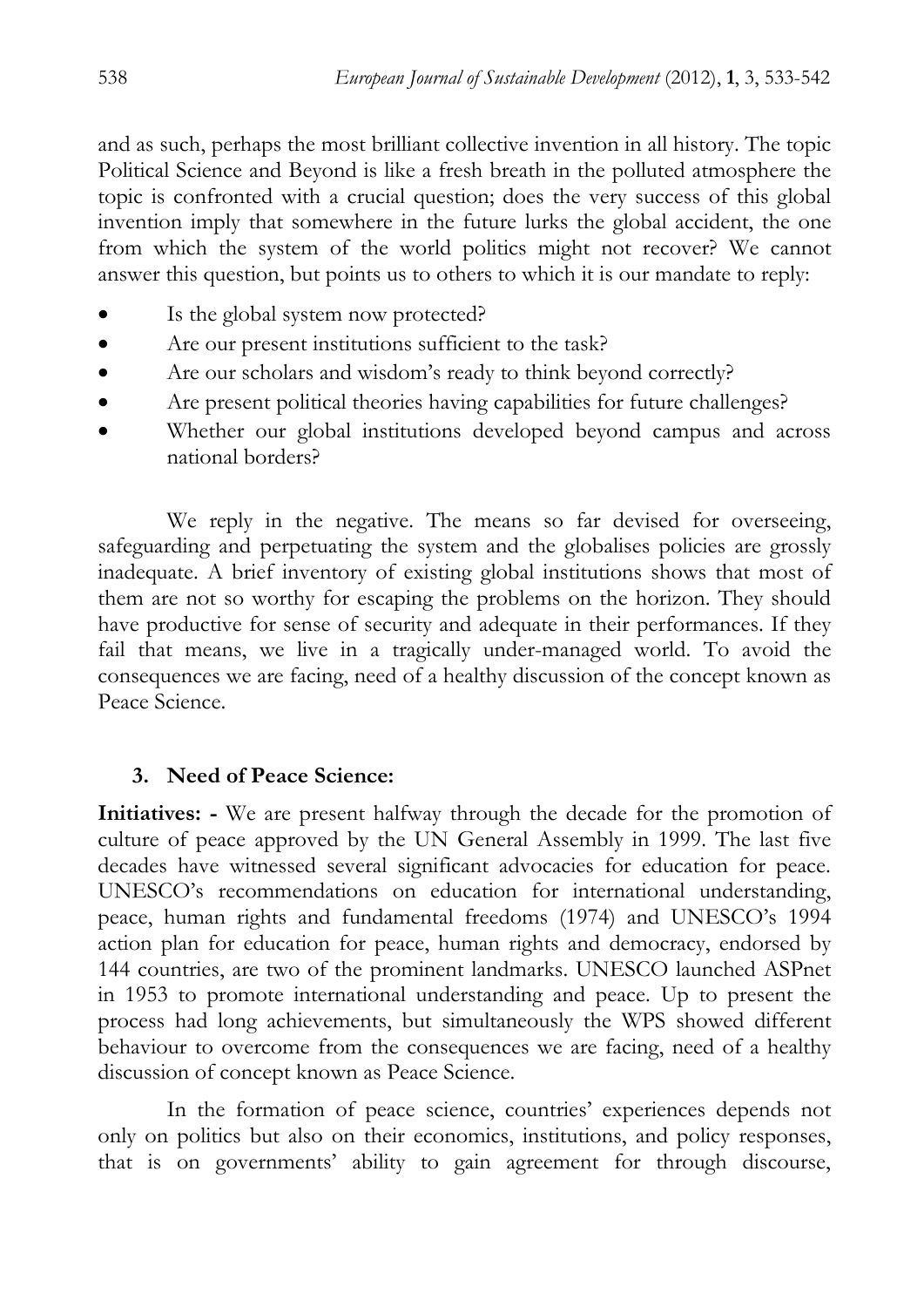understand as both a set of ideas and an interactive process. We should show not only how matters discourse but also when it matters, that is, when it acts as a causal influence on peace, alternating perceptions of interests and over-coming institutional obstacles to change. It should demonstrate through the examination of matched sets of cases in which the presence of a coherent discourse contributed to the success of peace and its absence contributed to its failure. The sense of security can perform through a mighty concept that is the process of peace. For which Mahatma Gandhi said, "There is no way to peace, peace is the way".

 The concept of peace starts with the concept of birth. Every effort must be exerted to protect, nurture, and sustain the living beings Life is most precious commodity and it begin in the mother's womb, one may say that peace or war emanates from the womb of a mother, at another occasion M. Gandhi states "If we are to teach real peace in the world we have to begin with children".<sup>11</sup> Practice of peace must revolve and penetrate five layers of social units. Individual, family, community, nation and international community. They all inter-twine and relate with each other. In the individual sense, peace is a state of mind, which allows the individual to operate optimally. It can constructively contribute to the fashioning of its world. Some pre-conditions occur in this state. At first, absence of constraints affects mans freedom; include religious, political, economic, social, technological, and cultural factors. Then growth in body and mind, emotions, spirits, in isolation and communion with others.

This sense concern with mother's immediate health and nutrition for baby. If diet were good, then body would evolve into a sound physical structure, which develops sound mind, an emotion and behavior, the nourishment of mother leads global peace movement. Peace initiatives begin from family, which is nucleus of the society, the negative forces war, famine, disease, ignorance, and exploitation threats, the family nucleus but could not disturb its social image, within these confines the seeds of attitudes, values, traits, and psychosocial, emotional norms take shape, these values and goals cherished by generations.

Then children are exposed to community of families, these social structure, families are virtually bombarded with huge nets of social biases, political and vested interest, economic inequalities, religious rigidities and norms, culture patterns and propaganda, technologies. If children are loosely anchored to their families, and are left without guidance to this social atmosphere, then it initiates into confusion, hatred, self-pity and violence begins their trend. That results not only in the poverty of the third world but also in the affluence of first world cities. An alarming increase in drug-addiction, organized crime, street violence, and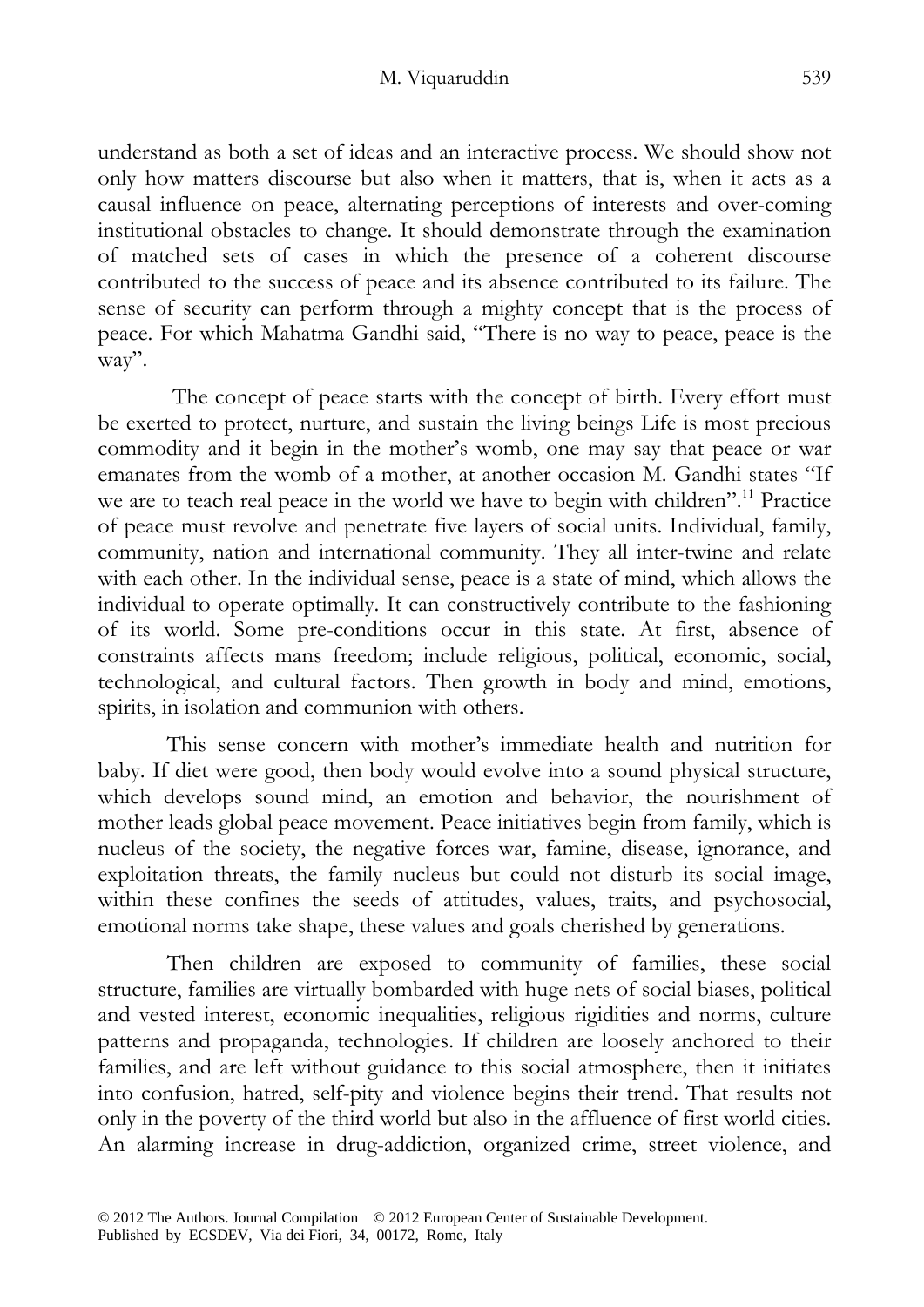frauds. And the biggest one is scientific research and development on weapons for war and peace invasion, religious dogma, political party machination for power, economic elite and business monopolies, and cultural engineering. These are the more conspicuous and dramatic examples of societal ills that bread violence and tear the fabrics of peace. For these situations P. Nehru write in his Glimpses of world History, 'The chains which some times tie up our bodies are bad enough; but the invisible chains consisting of ideas and prejudices which tie up our minds are far worse. They are of our own making and tough often we not conscious of them, they holds us in their terrible grip'.12 And the UNESCO as the International Decade declared 2000-2010, for promotion of a culture of peace and nonviolence for children of the world, that brings us to the nations which are marked by their strength of vision and the histories comprise the have not's of third and fourth worlds, been able to break their bondage of poverty, ignorance and disease.

 In fact, a large part of their misery and state of under-development stem from forces beyond their control, their former colonial masters and the superpowers obsessed with global control and dominance. And so we are witnessing today the phenomenon of techno-economic denomination where first world governments predominate the international free markets, the applications of science and technology to the cause of war and competitive advantage, the arming and finance of terrorist brigands, the drugs trafficking, and acts of violence pitting brothers against brothers, citizens against fellow citizens, the poor against poor. As a remedy to this Plato provides elaborate guidelines for the race, preserve numerical stability and ensure political equilibrium. Plato's instructions ensure that the upper classes – the brightest and best – will be given more opportunities to procreate than the lower orders. In the fifth century BC, morality was generally equal to or greater than fertility; war, disease and other accidents could wreak havoc and the leaders needed cunning to maintain the state at its ideal size with the optimum mix of inhabitants. To that end, says Socrates, the rulers will 'be obliged to make liberal use of lies and deceit for the good of the governed'.<sup>13</sup>

The state of affairs move towards, the international community. A stage of global movement for peace. UNESCO rightly mentioned, "Since war begins in the minds of men, it is in the minds of men that the defence of peace must be constructed".14 The governments like United States of America is inching towards the realization that peace is the best policy for global interest: that is positive environment for development of peace. Towards these goals, all international bodies (Governments, Corporate Sectors, and NGOs) frame their policies, projects and programs for movements toward peace, irrespective of competitive advantages of world resources, armaments stocks, and political and religious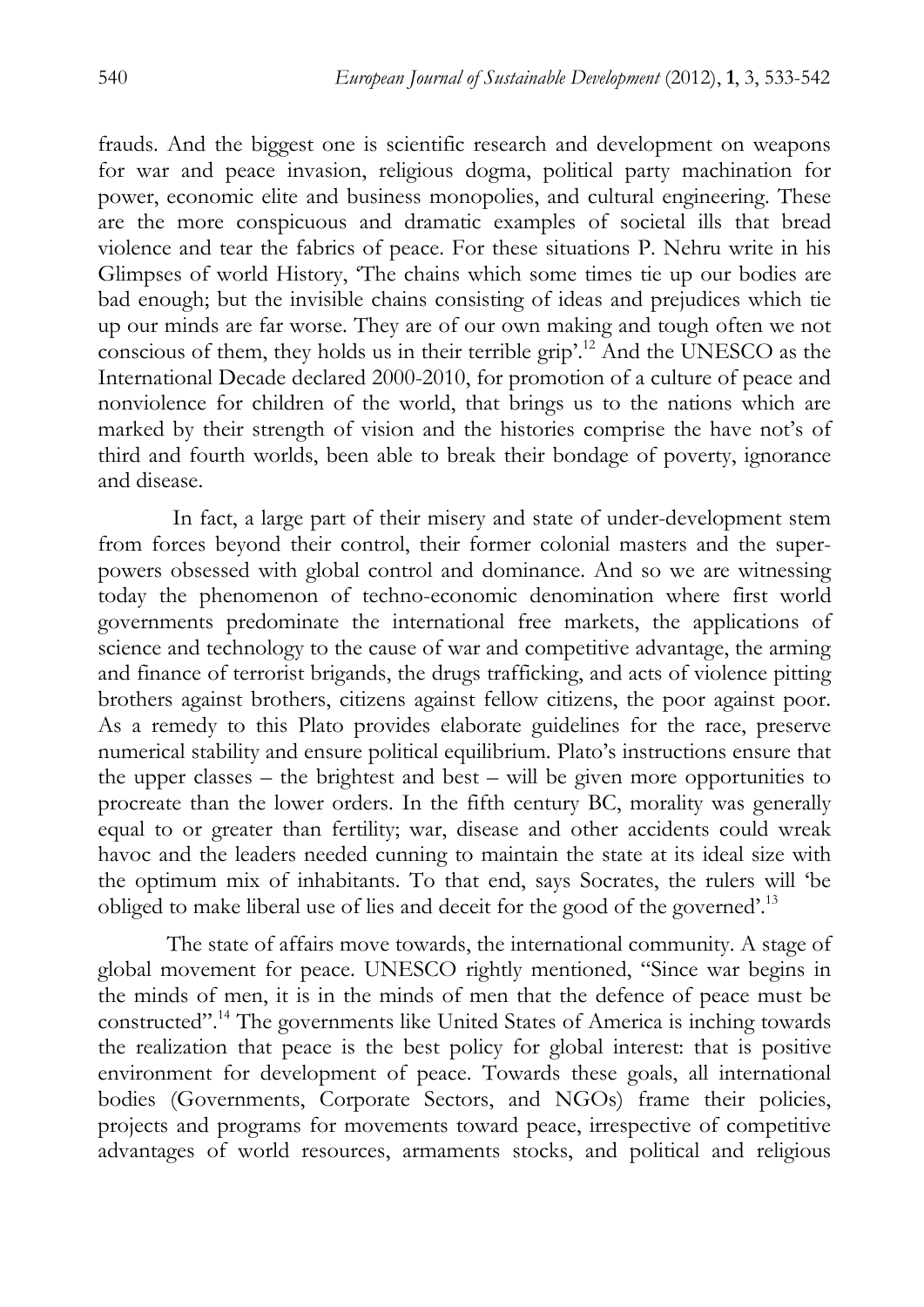ideologies. Peace should be the byword and the endword for development. Although NGOs have been contributing to different aspects of peace viz. human rights, gender discrimination, environment etc, they do not impact adequately on basics; there is need for networking among all such institutions in order to enhance their effectiveness.

# **4. Conclusion:**

All the system is covered by the deeds and way of thinking of the peoples; the situation in which we are living is well defined that the tied life and the grip of ideas leads us towards the grip of deeds, if we think on then can remove all the Apartheism, the Socio-Political health is a function of harmony. Thus the Old Testament describes, 'Behold, how good and how pleasant it is for brethren to dwell together in unity'.

# **References**

- 1. Palmer and Perkins. (1985) International Relations: The World Community in Transition, (Preface), CBS Publishers & Distributors, Delhi.
- 2. Fred Metcalf. (1986) The Penguin Dictionary of Modern Humorous Quotations, Penguin Books.
- 3. Motilal Sharma (2004) 'Role of University in Nurturing Peace Culture', University News 42(46): 173.
- 4. Diana French. (2006) Williams Lake Tribune, Canada.
- 5. Soumitra De. (2004) 'Multiculturalism and Indian University Education', University News 42(46): 55.
- 6. (1971) 'The Entropy Law and the Economic Process', Cambridge: Mass, Harvard University Press.
- 7. 'The entropy of a closed system increases with time' or heat cannot be transferred by any continuous, self-sustaining process from a colder to a hotter body'.
- 8. George Bernard Shaw. (1944) Everybody's Political What's What?.
- 9. Sir Ernest Benn. (1930) Quoted in the Observer.
- 10. Per Bak and Kan Chen. (1991) 'Self-Organised Critically', Scientific American 46-53.; also Per Bak. (1996) 'How Nature Works', Copemicus/Springer Verlag.